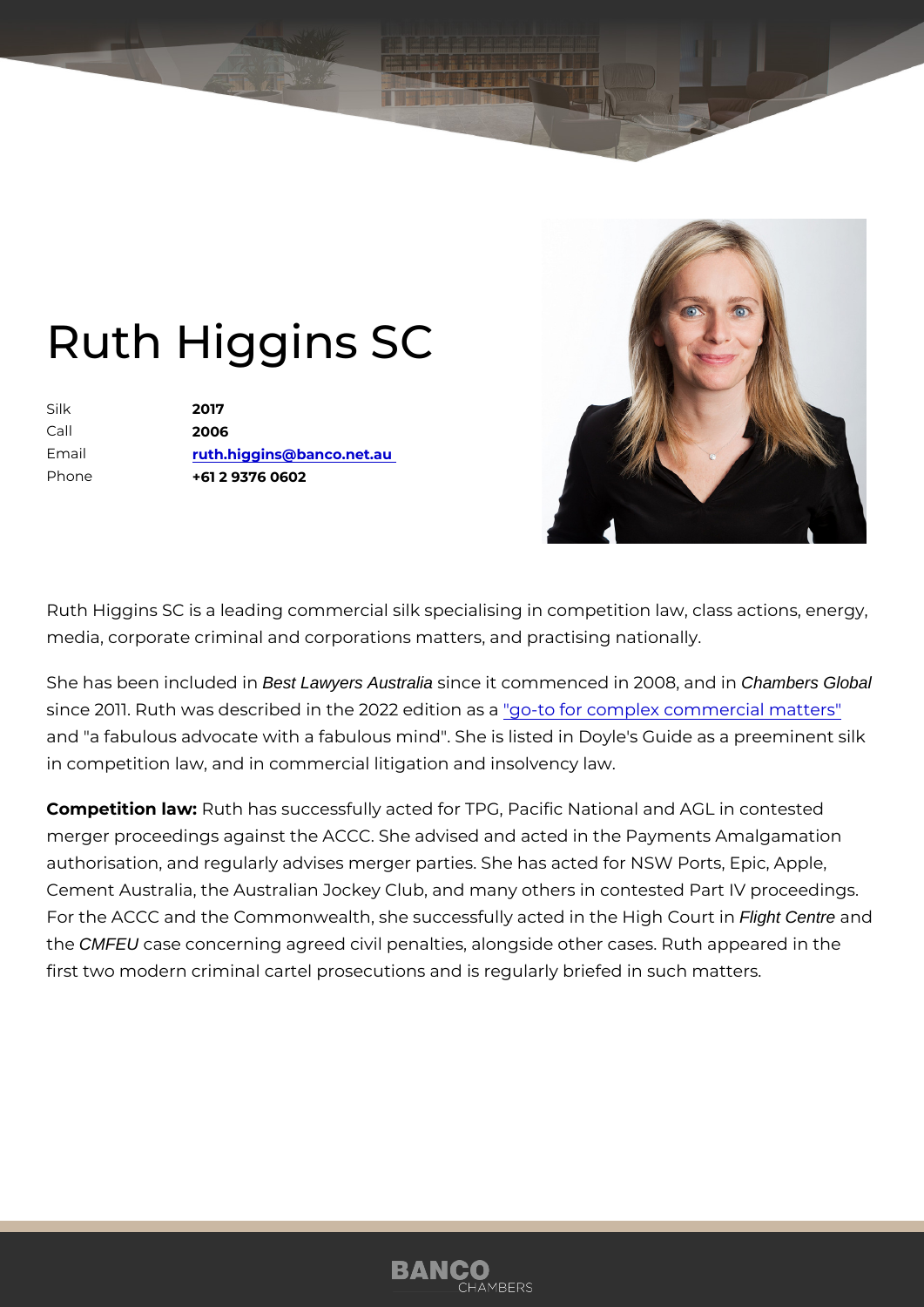**Consumer and regulatory matters**: Ruth has acted for parties including Google, Telstra, Qantas, Woolworths, Westpac and the ACCC, ASIC, and APRA. Ruth's wider regulatory experience includes advising CBA and acting for Tabcorp and Westpac in respect of allegations under the AML/CTF Act, and acting for banks and other institutions defending proceedings flowing from the Financial Services Royal Commission.

**Class actions:** Ruth has acted for various defendants in major class actions, including: EML; KPMG; Woolworths; Westpac; VW, Audi and Skoda in respect of diesel emissions; in the Takata air bags proceedings for Nissan; Infigen in respect of a bushfire class action, and for IOOF in the Provident debentures class action.

**Energy law:** Ruth has acted in the Federal Court, Australian Competition Tribunal and in private arbitrations, for clients including: AGL; Hornsdale; ActewAGL; BP; Origin; Epic Energy; Energy Australia; South Australia Power Networks, and Hydro Tasmania. She also acts for the AER. Ruth accepts appointments as an expert in energy disputes, and has chaired an expert panel under the National Gas Rules.

**Corporate crime:** including insider trading, bribery of foreign public officials and related areas.

**Corporations law:** In insolvency related matters, Ruth is acting for the Administrators of Virgin Australia, and advises and acts for the Commonwealth, including the Deputy Commissioner of Taxation and the Attorney-General (FEG), in such matters. She has extensive experience in schemes of arrangement, including acting in the Boart Longyear proceedings.

**Public inquiries and commissions:** Ruth was Senior Counsel for the CBA in the Banking Royal Commission; for CPH in the IGLA's inquiry into the Crown Casino; as counsel assisting the ACCC East Coast Gas Enquiry; and has acted in private and public hearings of the ICAC.

Ruth is Senior Vice President of the NSW Bar Association, a director of the Law Council of Australia and the NSW Bar Association, and is Chair of a Professional Conduct Committee and Co-Chair of the Climate Change Panel of the NSW Bar Association.

She is a Fellow of the Australian Academy of Law, an Assistant General Editor of the Australian Law Journal, and a Fellow of ACICA and on its panel of Arbitrators.

Ruth is the author of various books, including The Moral Limits of Law (OUP, 2004), three collections of essays co-edited with Justin Gleeson SC, and a forthcoming monograph, Law's Candour (all